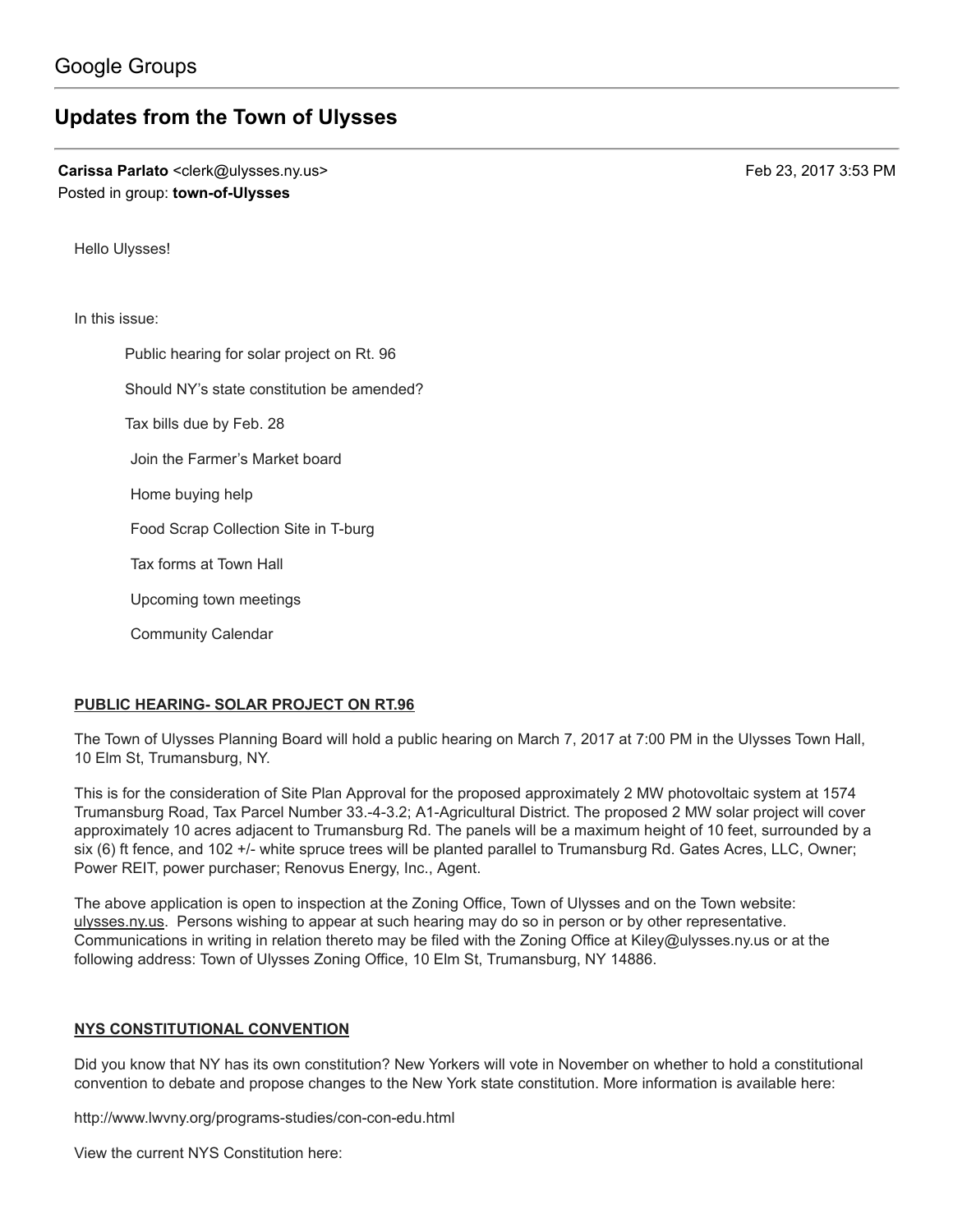### TAX BILLS DUE

If you have not yet paid your Town & County taxes, the next deadline before the penalty increases again is Tuesday, Feb. 28.

You can confirm that your payment was received via our on-line service, Tax Glance. Link to that here:

[http://www.ulysses.ny.us/departments/dept-clerk/.](http://www.ulysses.ny.us/departments/dept-clerk/) Totals will increase to 2% + \$1 as of March 1.

#### FARMERS MARKET BOARD MEMBERS NEEDED

The Trumansburg Farmer's Market board is currently seeking applicants to fill some vacancies. The board currently meets once/month on the first Monday of each month from 6-7pm at the Village Hall Meeting Room. Send inquiries to Kate Lamarre at [katelamarre@zoom-dsl.com](mailto:katelamarre@zoom-dsl.com) along with no more than 3-5 sentences about why you are interested or what experience/expertise you may have to offer the board. You can also check out the website at <http://tburgfarmersmarket.com/>.

#### HOMEBUYING HELP FOR FIRST-TIME BUYERS

If you are interested in buying a home but don't know where to start, the Homebuyer Class at Ithaca NHS can help. Participants get a free copy of their credit report and everyone has access to free one-on-one support during the purchase process. ALSO, INHS offers down payment and closing cost assistance to first-time buyers in Cayuga, Chemung, Cortland, Schuyler, Seneca, Tioga, and Tompkins Counties! The March class starts Thursday, March 9 and runs weekly until March 30. Email [hbe@ithacanhs.org](mailto:hbe@ithacanhs.org) for more information or visit [www.ithacanhs.org](http://www.ithacanhs.org/)

#### TAX FORMS AT TOWN HALL

We now have IRS tax forms at the Town Hall. We also have voter registration forms, recycling information and other good stuff.

#### FOOD SCRAP COLLECTION SITE AT VILLAGE DPW

Residents can drop off their food scraps at the Trumansburg Village Department of Public Works Site (on Corey Street behind the Farmer's Market) on Saturdays from 9-12 noon.

A free food scraps recycling toolkit, including a kitchen caddy, compostable liners, and a transport container can be picked up at any drop spot or the Solid Waste Division office in Ithaca. The program accepts food scraps, including meat, bones, and dairy products, as well as paper towels and napkins, and offers residents a convenient way to reduce their trash disposal costs. Read the full press release at: [https://recycletompkins.org/data/2\\_New\\_Drop\\_Spots\\_Open.pdf](https://recycletompkins.org/data/2_New_Drop_Spots_Open.pdf)

#### UPCOMING TOWN MEETINGS: (All are open to the public and meet at the Town Hall)

Democracy depends on citizen involvement! Grab a friend and drop in to a meeting to see what's happening.

All town meetings are held at the town hall at 10 Elm St., Trumansburg, unless noted otherwise.

For agendas and other meeting information, click on the event on the calendar here: [http://ulysses.ny.us/calendar/?](http://ulysses.ny.us/calendar/?category=Government) category=Government